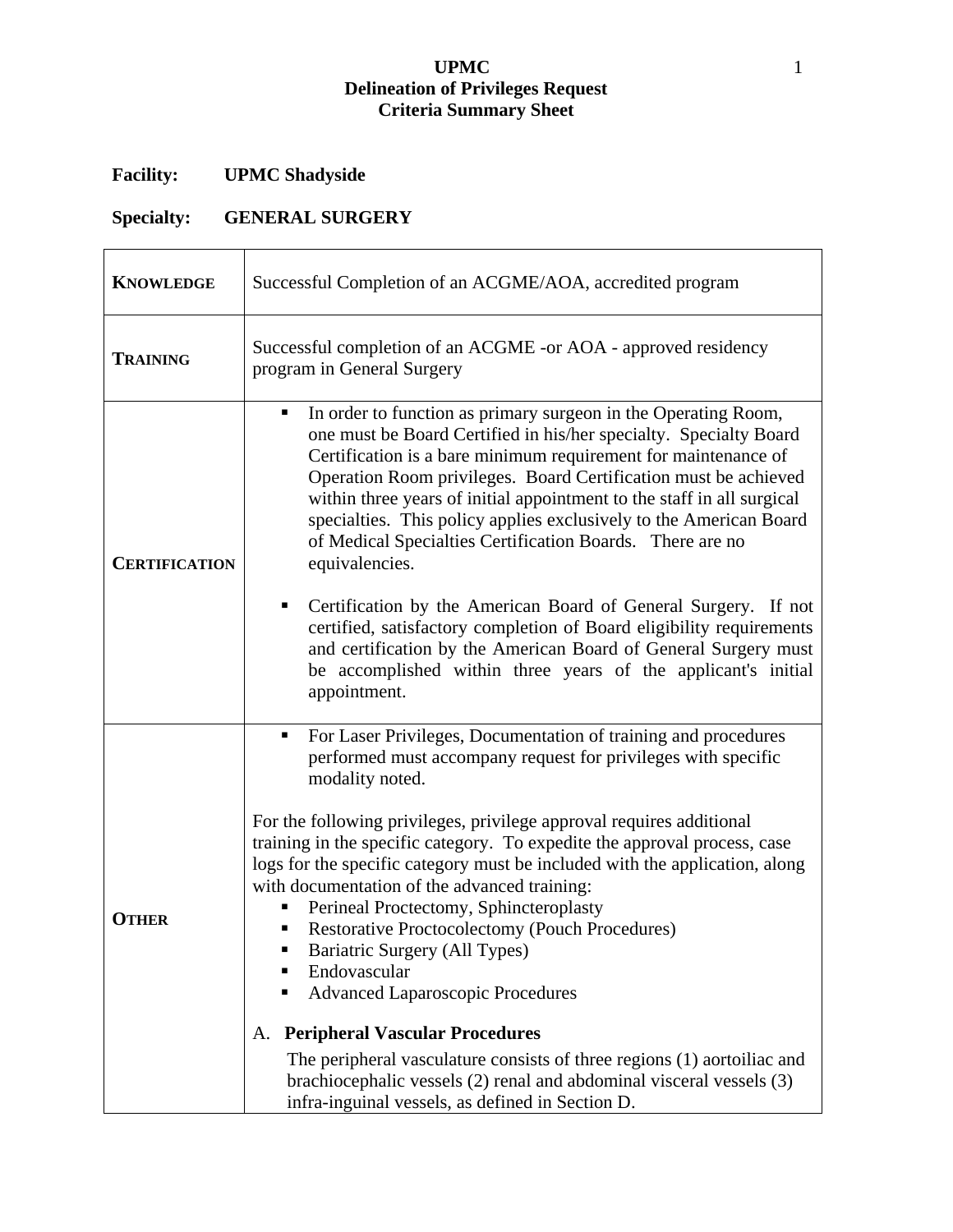To be privileged, the physician must possess appropriate cognitive skills of the region, perform the appropriate number of procedures, and have a letter of endorsement from the proctor or training program once basic requirements are met.

# 1. **COGNITIVE SKILLS:**

Cognitive skills for each region will be required. It is expected the cognitive skills will be obtained via residency training or CME courses. A list of cognitive skills by no means meant to be totally inclusive follows:

- Clinical evaluation and assessment.
- Knowledge of anatomy and physiology of vessels to be tested.
- Familiarity with non-invasive testing.
- Device training
- Knowledge of appropriate indications for interventions
- Ability to perform catheter directed dilations and thrombectomy

# 2. **ANGIOGRAPHY:**

To receive initial privileges in peripheral angiography, a physician must have performed 100 diagnostic arteriograms with 50 as the primary operator. These procedures will also count for regional privileging.

# 3. **INTERVENTIONS:**

- Interventions are defined as coiling, balloon dilatations or stenting of vessels.
- To receive initial privileges in peripheral interventions, the physician must have participated in 50 peripheral intervention procedures with 25 as the primary operator.

# 4. **REGIONAL CREDENTIALING:**

Regional privileging will also be needed. To receive initial privileges in a specific region, the physician must have performed 20 diagnostic arteriograms and 10 interventions as primary operator in that specific region ((1) aortoiliac and brachiocephalic vessels (2) renal and abdominal visceral vessels (3) infra-inguinal vessels).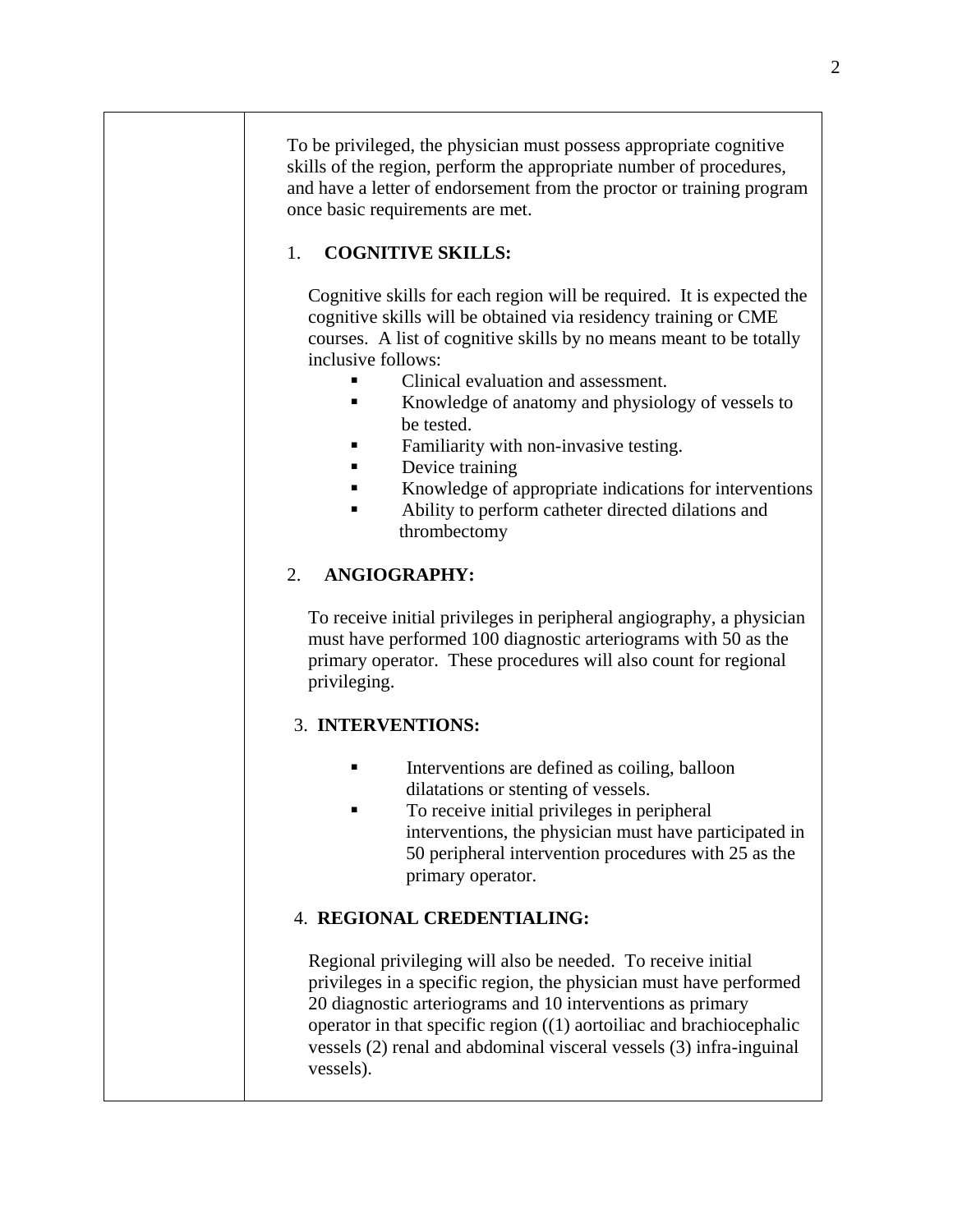#### 5. **ENDOVASCULAR STENT GRAFTS:**

- **Abdominal Aorta**. To receive initial privileges in endovascular stent grafts of the abdominal aorta, the physician must have performed a minimum number of 10 cases as primary operator. If a physician privileged to perform endovascular stent grafts of the Abdominal Aorta is not a vascular surgeon, a vascular surgeon must nevertheless be present during the procedure.
- **Thoracic Aorta**. To receive initial privileges in endovascular stent grafts of the Thoracic Aorta, the physician must have performed a minimum number of 10 cases as primary operator in the absence of privileges in the Abdominal Aorta and 5 cases if the Physician already has privileges in the Abdominal Aorta. If a physician privileged to perform endovascular stent grafts of the Thoracic Aorta is not a vascular surgeon, a vascular surgeon must nevertheless be present during the procedure.

# B. **INTRACEREBRAL ARTERIOGRAPHY**

Intracerebral angiography and selective intracerebaral catheterization can only be performed by physicians that have spent at least a year in a dedicated neuro interventional training program.

# 1. **CAROTID ARTERIOGRAPHY:**

If the physician has met the peripheral angiography criteria (section I above), to receive initial privileges in carotid arteriography, a physician must have performed 50 selective carotid arteriograms with 25 as primary operator. If the physician has not met the peripheral angiography criteria, then to receive initial privileges in carotid arteriography, the physician must have performed100 angiograms with 50 as primary operator.

#### 2. **CAROTID INTERVENTIONS:**

 To receive initial privileges in carotid stents, the physician must have performed 25 interventions with 15 as primary operator.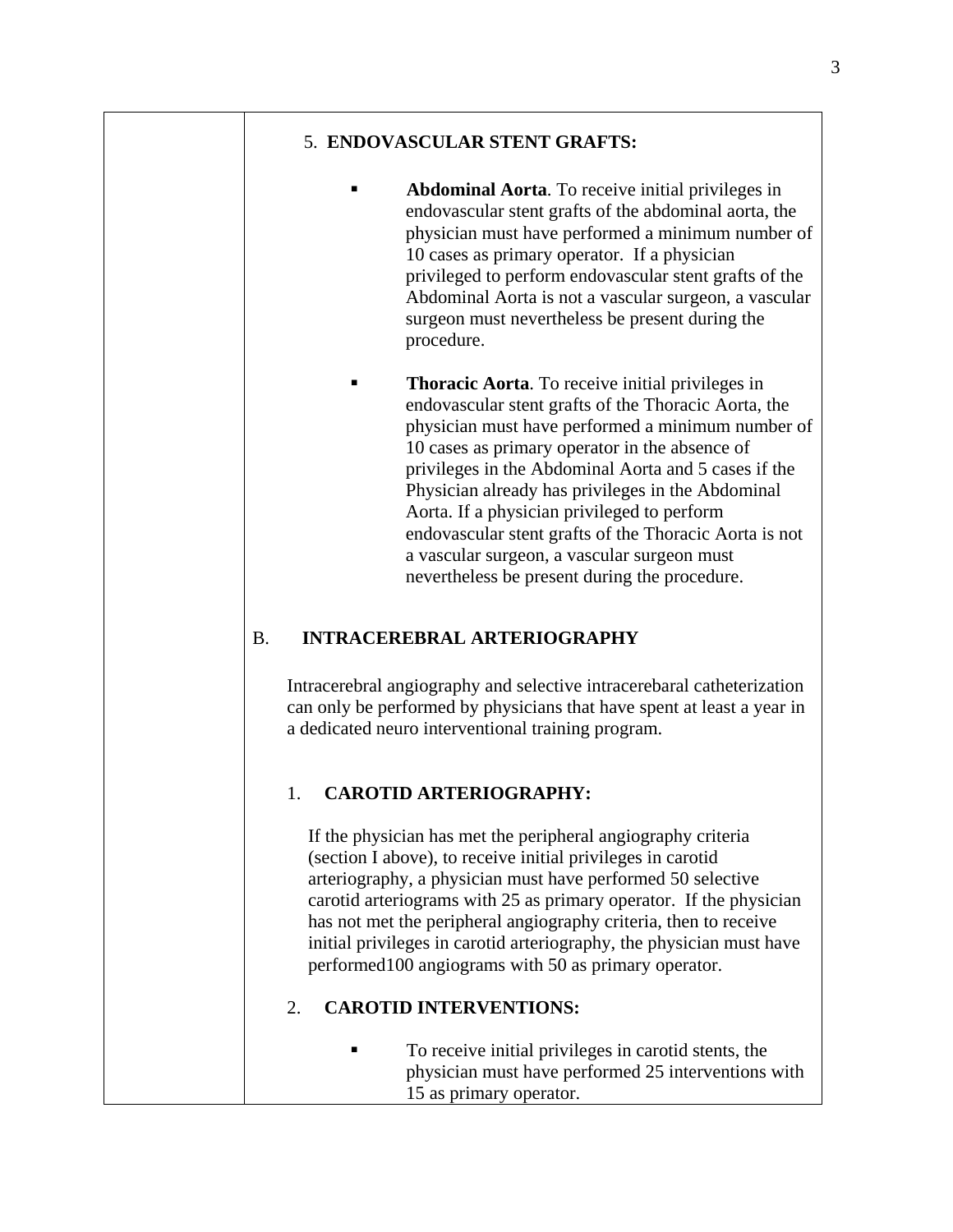■ Additionally, 15 diagnostic carotid studies are required prior to being primary operator on an interventional carotid procedure.

# **BARIATRIC SURGERY**

To meet the Bariatric Credentialing Guidelines in bariatric surgery, the applicant should:

- 1. Have credentials at an accredited facility to perform gastrointestinal and biliary surgery;
- 2. Document that he or she is working within an integrated program for the care of the morbidly obese patient that provides ancillary services such as specialized nursing care, dietary instruction, counseling, support groups, exercise training, and psychological assistance as needed;
- 3. Document that there is a program in place to prevent, monitor, and manage short-term and long-term complications;
- 4. Document that there is a system in place to provide follow-up for all patients, with the expectation that at least 50% of the patients who receive restrictive procedures and 75% of those with malabsorptive operations, will be seen on a regular basis for at least five years

# **Provisional Bariatric Surgery Privileges**

Provisional bariatric surgery privileges are conferred to facilitate the pursuit of full bariatric surgical credentials. With this classification, it is appropriate for the surgeon to schedule bariatric cases if the Bariatric Credentialing Guidelines and these additional conditions are met:

- 1. The successful completion of a bariatric training course of at least two days, which includes both didactic and hands-on laboratory work involving cadavers; and
- 2. Documentation of three proctored cases in which the assistant is a fully training bariatric surgeon; or
- 3. Completion of an approved preceptorship program

#### **Open Bariatric Surgery Privileges:**

To obtain "open" bariatric surgery privileges, the surgeon must meet the Bariatric Credentialing Guidelines and :

- 1. Document three proctored cases in which the assistant is a fully trained bariatric surgeon; and,
- 2. Document the successful outcomes (with acceptable perioperative complications rates) for 10 open bariatric surgical cases performed by the applicant.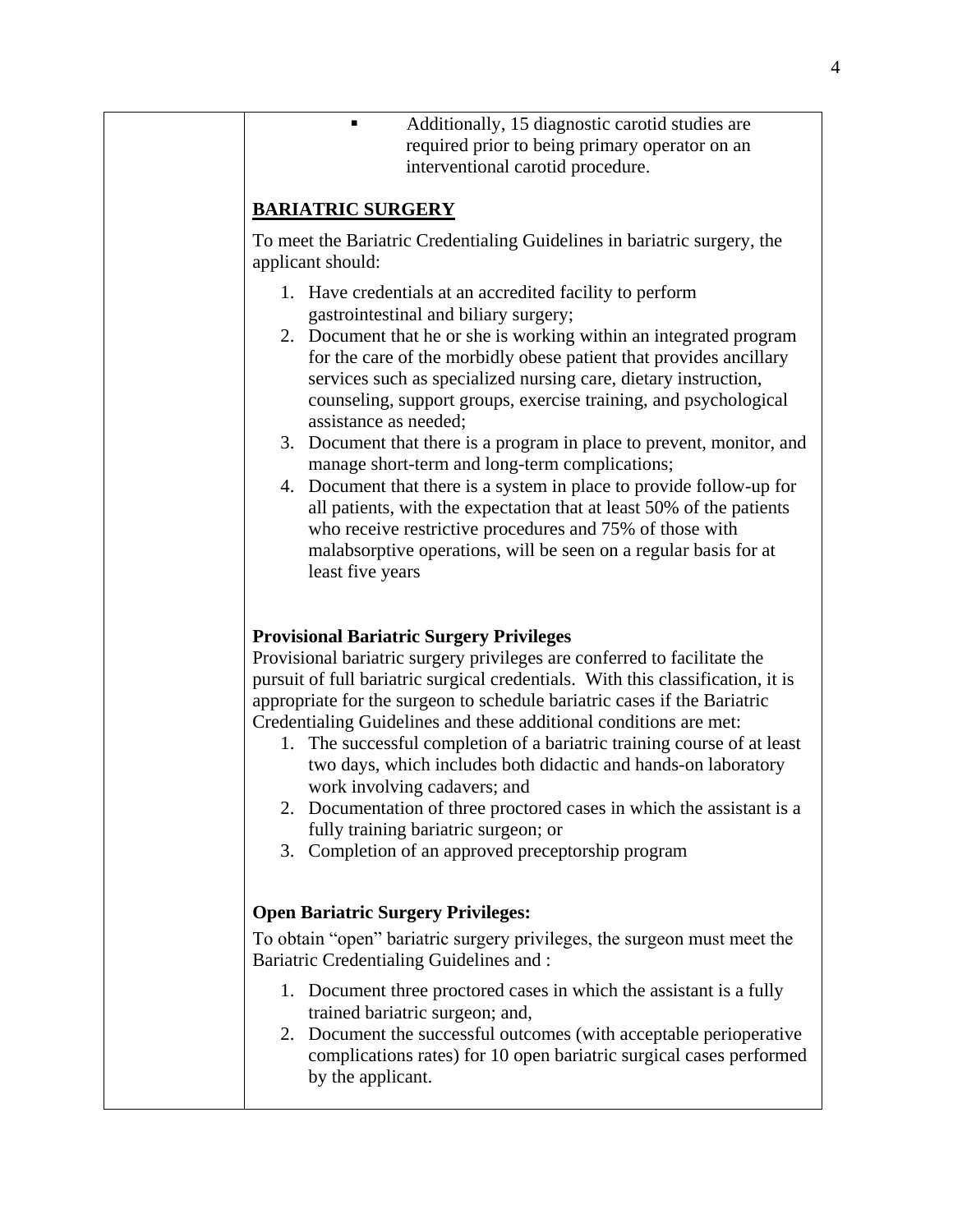| <b>Laparoscopic Bariatric Surgery Privileges:</b>                                                                                                                                                                                                                                                                                                                                                                                                                                                                                    |
|--------------------------------------------------------------------------------------------------------------------------------------------------------------------------------------------------------------------------------------------------------------------------------------------------------------------------------------------------------------------------------------------------------------------------------------------------------------------------------------------------------------------------------------|
| To obtain laparoscopic bariatric surgery privileges the surgeon must meet<br>the Bariatric Credentialing Guidelines and:                                                                                                                                                                                                                                                                                                                                                                                                             |
| 1. Have privileges to perform "open" bariatric surgery at an approved<br>facility;                                                                                                                                                                                                                                                                                                                                                                                                                                                   |
| 2. Have privileges at the given facility to perform advanced<br>laparoscopic surgery;                                                                                                                                                                                                                                                                                                                                                                                                                                                |
| 3. Document three proctored cases in which the assistant is a fully<br>trained bariatric surgeon; and,                                                                                                                                                                                                                                                                                                                                                                                                                               |
| 4. Document the outcomes of 15 laparoscopic bariatric surgical cases<br>performed as primary surgeon, demonstrating an acceptable<br>perioperative complication rate.                                                                                                                                                                                                                                                                                                                                                                |
| It is recommended that the local facility review the surgeon's outcome<br>data within 6 months of initiation of a new program and at regular<br>intervals thereafter, to evaluate patient safety comparable to published<br>outcome benchmarks. In addition, the surgeon should continue to meet<br>the Bariatric Credentialing Guidelines for bariatric surgery at the time of<br>reappointment. Continuing medical education and active participation in<br>surgical societies related to this field is also strongly recommended. |
| <b>FLUOROSCOPY</b>                                                                                                                                                                                                                                                                                                                                                                                                                                                                                                                   |
| <b>Initial Privileges:</b>                                                                                                                                                                                                                                                                                                                                                                                                                                                                                                           |
| 1. Review the educational materials contained in a didactic manual,<br>"Minimizing Risks from Fluoroscopic X-Rays" by Louis Wagner &<br>Benjamin Archer.                                                                                                                                                                                                                                                                                                                                                                             |
| Successfully complete a written test (passing grade of 80%). Up to 2.5<br>2.<br>Category 1 CME credits will be awarded for a passing score.<br>3. Complete and submit a CME registration and evaluation form.                                                                                                                                                                                                                                                                                                                        |
| For Re-certification (re-certification for fluoroscopy certification is<br>required as part of the reappointment process):                                                                                                                                                                                                                                                                                                                                                                                                           |
| Access the Fluoroscopy Rapid Deployment CME module at the following<br>website: http://cme.health.pitt.edu                                                                                                                                                                                                                                                                                                                                                                                                                           |
| <b>LASER</b>                                                                                                                                                                                                                                                                                                                                                                                                                                                                                                                         |
| 1. For each laser type and operative category, produce a letter from your<br>residency chair or director stating the laser safety training and use of<br>supervision during your residency                                                                                                                                                                                                                                                                                                                                           |
| <b>OR</b>                                                                                                                                                                                                                                                                                                                                                                                                                                                                                                                            |
| 2. For each specific laser type and operative category provide                                                                                                                                                                                                                                                                                                                                                                                                                                                                       |